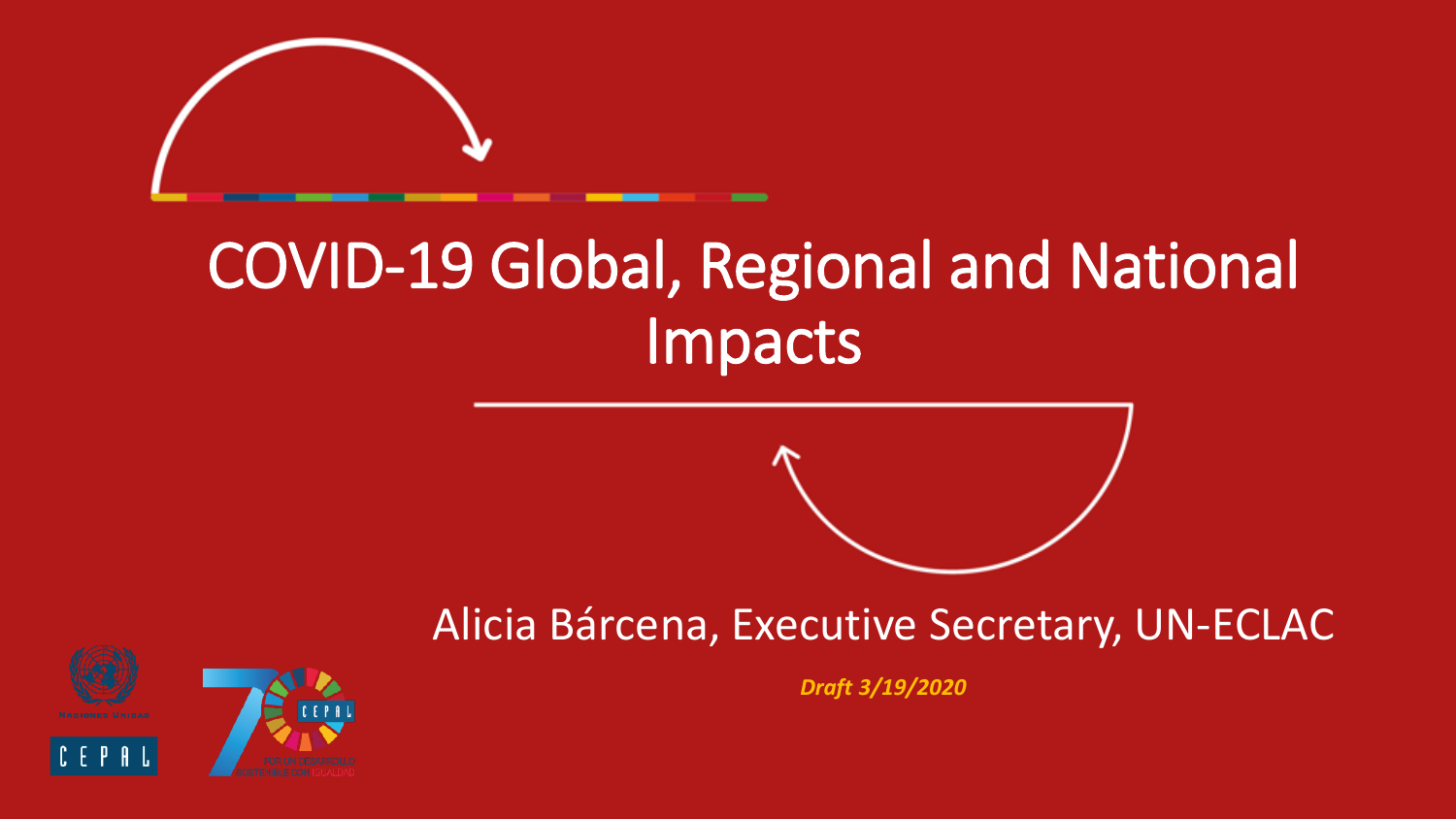## **COVID-19 is first and foremost a human health crisis**

- A crisis of a precious public global good: human health
- Unlike the 2008-2009 crisis which was a financial crisis this is one of health and people
- We cannot expect a rapid recovery
- Magnitude and scale requires massive proactive fiscal stimulus
- Asymmetries between countries' and vulnerable populations' will show the worst face of inequality and poverty
- The scale, speed, and extent of COVID-19 demands strengthened multilateral policy coordination.



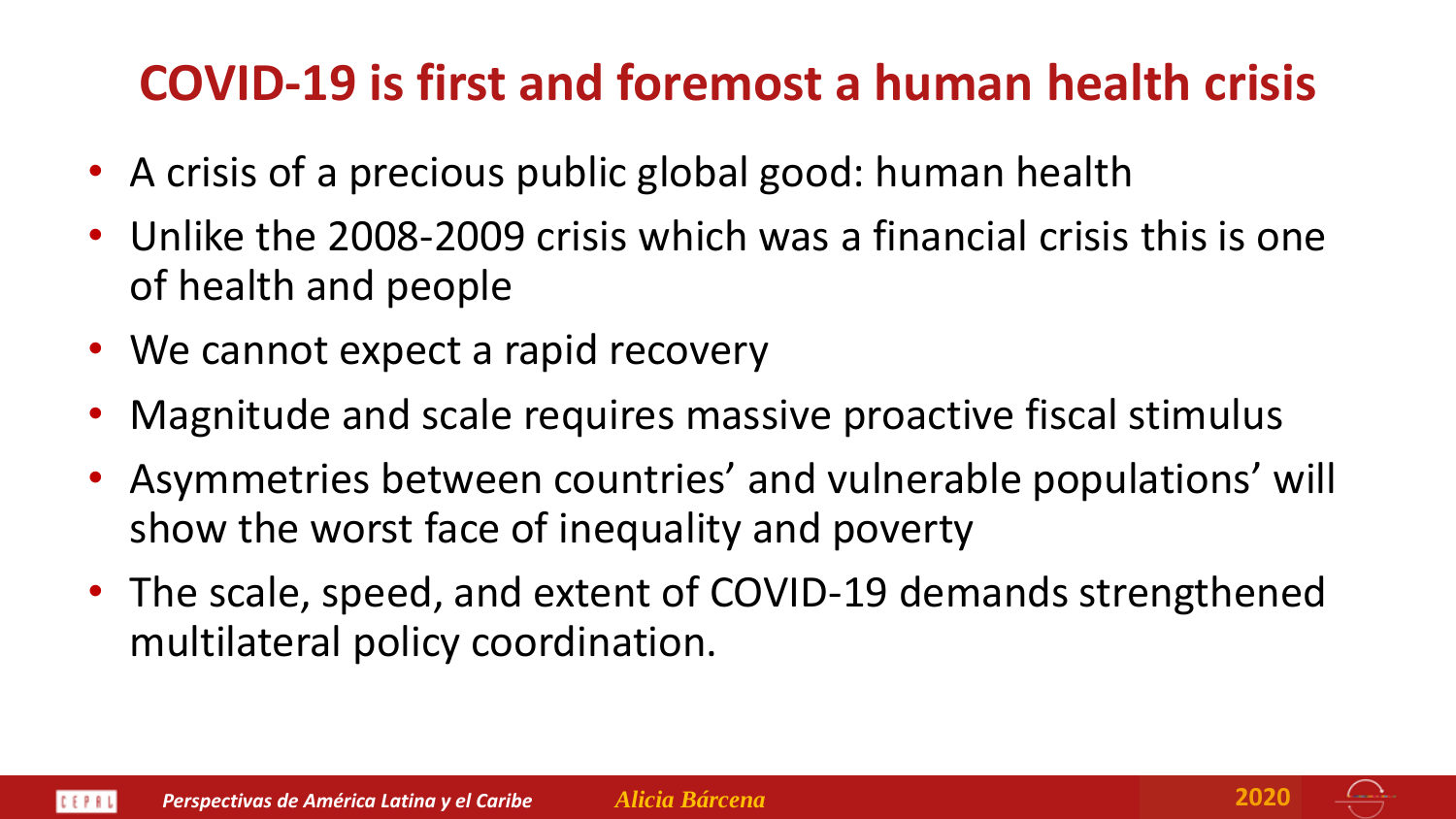## **Global economic performance was already weak before the spread of COVID-19**

#### **World GDP Growth Rate, 1970-2020**

(*Percentages, on the basis of constant 2010 dollars at market exchange rates*)



Source: ECLAC on the basis of UN DESA data.

<sup>a</sup> The 2019 and 2020 figures correspond to projections

Source: ECLAC on the basis of WTO data.

**Growth rate of volume of global trade, 1982-2019** (*Percentages*)

- In 2019, global economic growth of 2.5% was the worst performance since 2009, and international trade in goods contracted for the first time in a decade at a rate of -0.4%.
- It looks increasingly likely that the volume of global trade will contract for a second consecutive year.

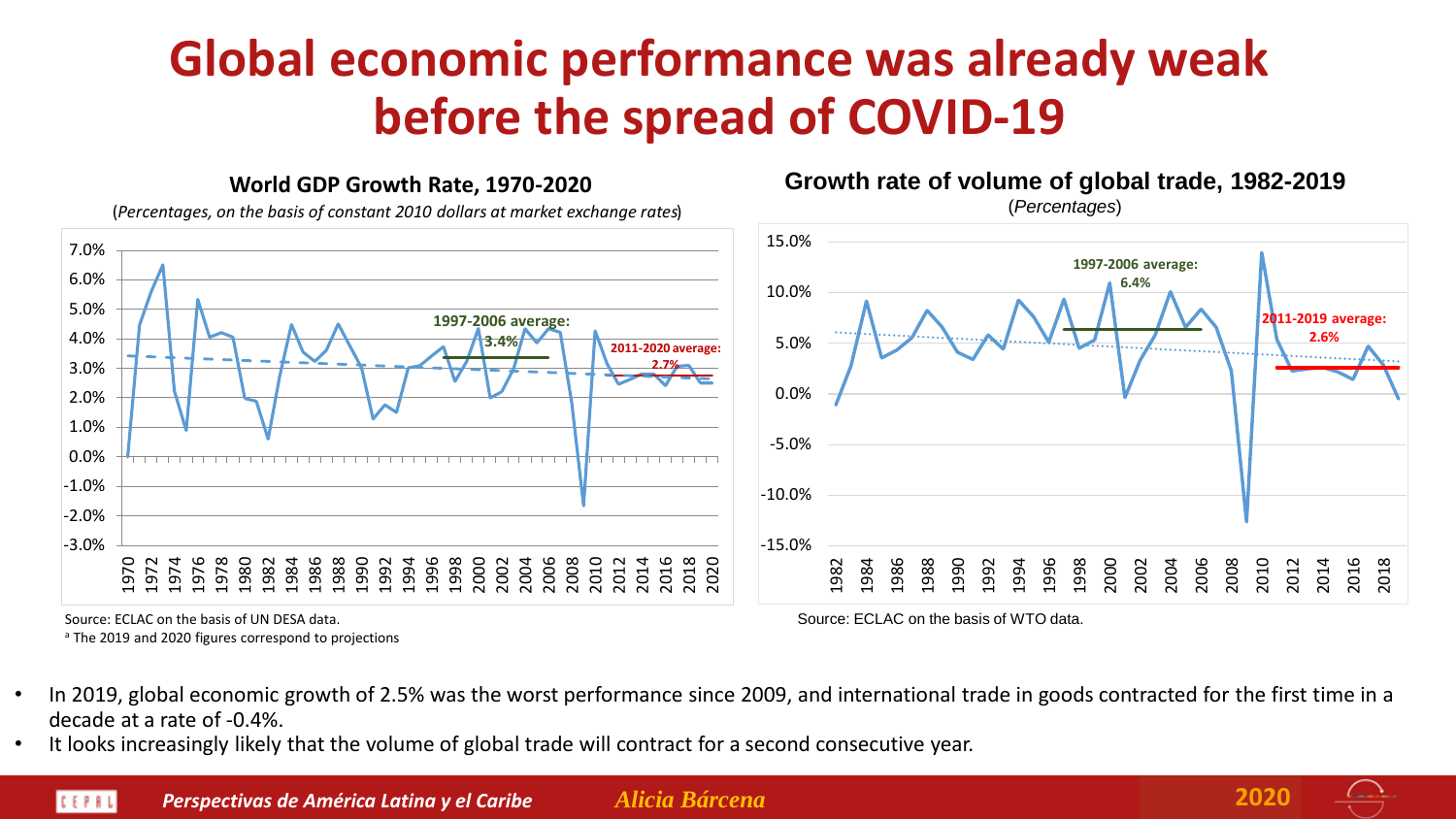#### **The economic impact of the COVID-19 crisis will depend on the spread of the virus and the efficacy of containment measures around the world**

**Global growth forecast and confirmed cases around the world**



Source: Bloomberg global growth scenarios and Johns Hopkins University Data

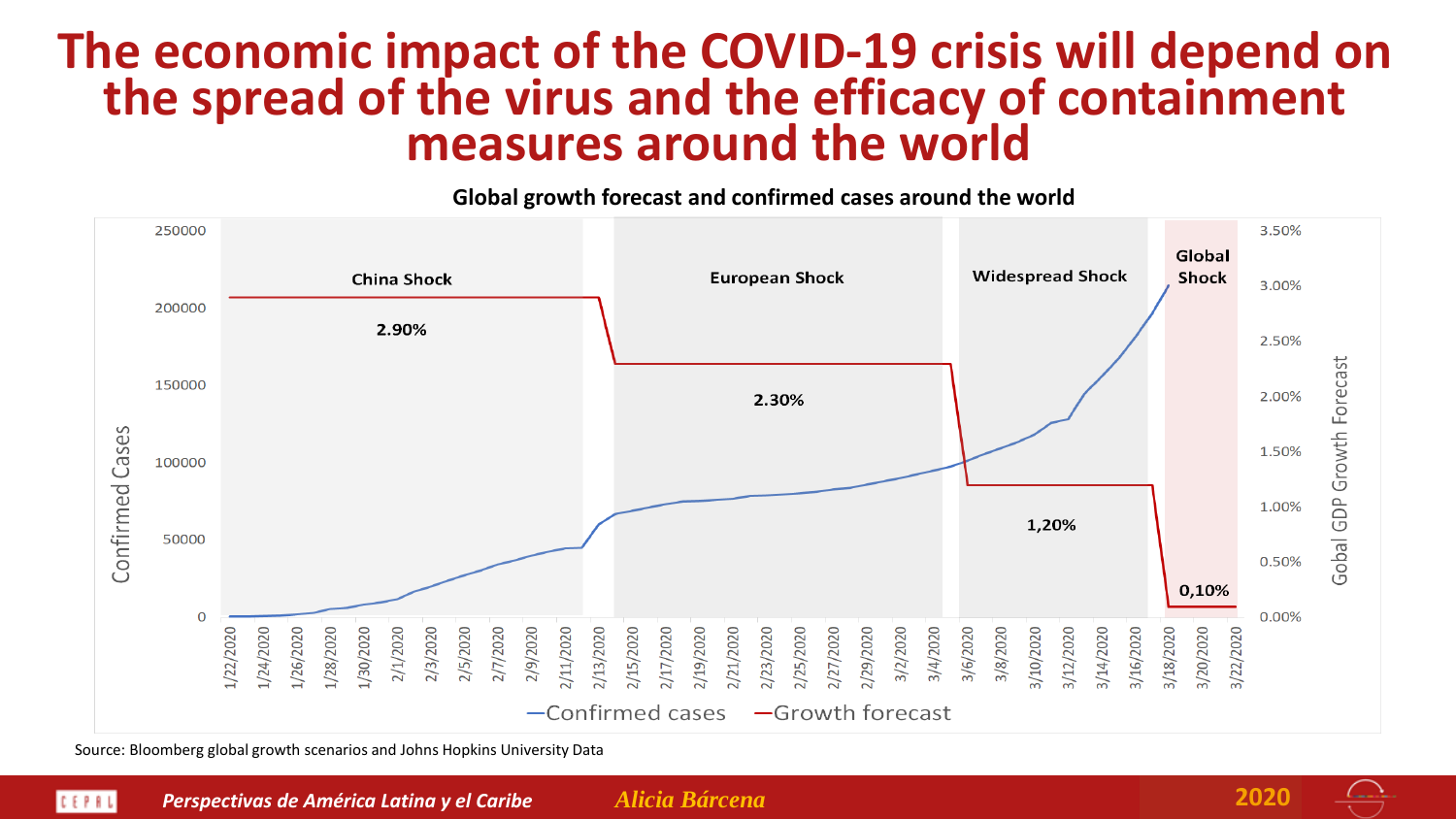# **COVID-19 is expected to have severe negative effects from both the supply and demand side**



- Factory closings and the cessation of operations could lead to a lack of essential goods and drive cost-push inflation
- Market volatility is laying bare existing financial vulnerabilities
- Sectors such as tourism, airlines, retail and entertainment services are highly affected
- The response of individuals to the circumstances will affect demand dynamics
- SMEs are more vulnerable to the demand shock

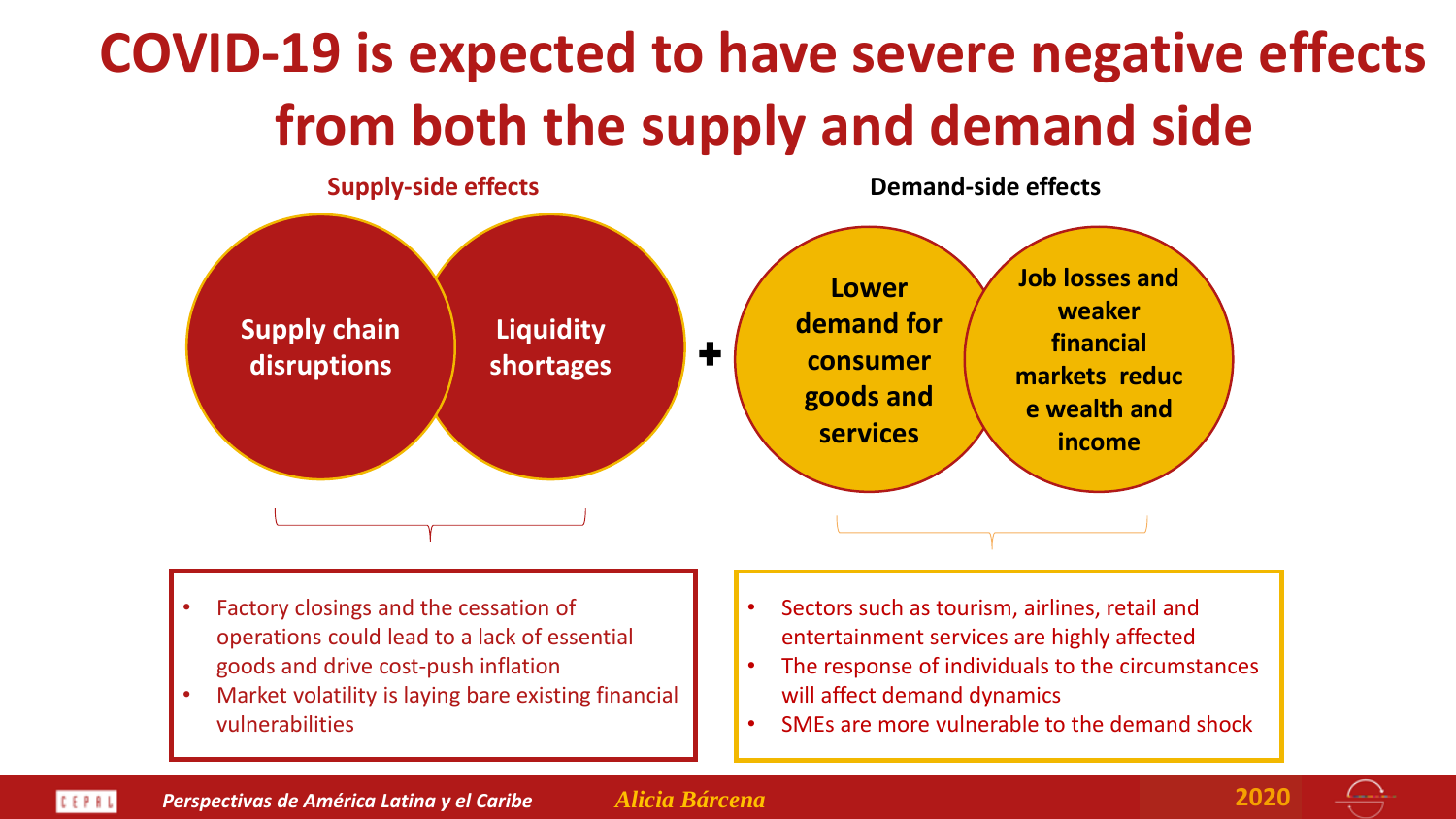#### **The COVID-19 in Latin America and the Caribbean**



*Perspectivas de América Latina y el Caribe Alicia Bárcena* **2020**



 $\overline{\phantom{a}}$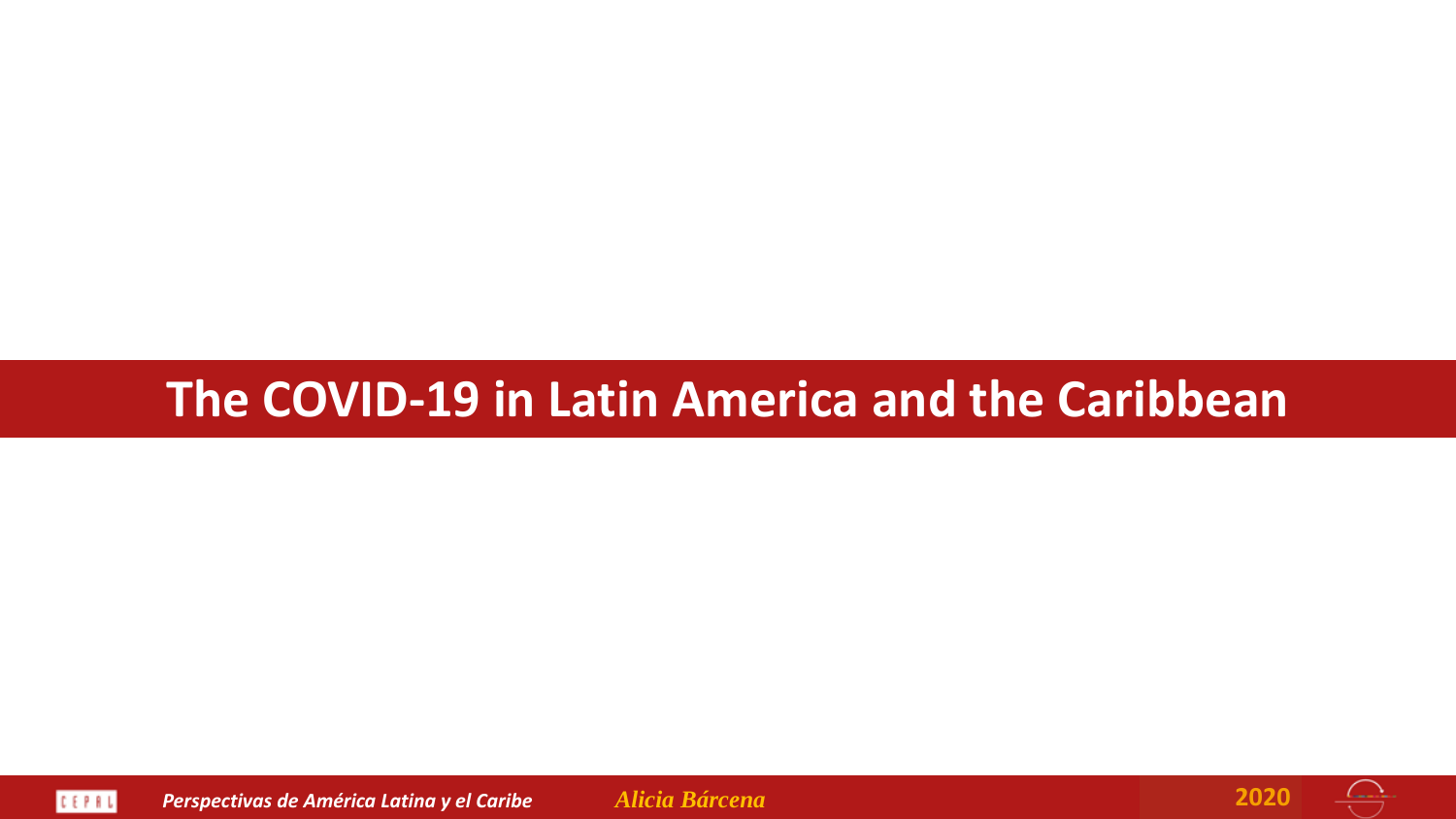### **Confirmed cases are increasing in the region 19 March**



Source: ECLAC based on Johns Hopkins University Data, last accessed 3/18/2020



*Perspectivas de América Latina y el Caribe Alicia Bárcena* **2020**

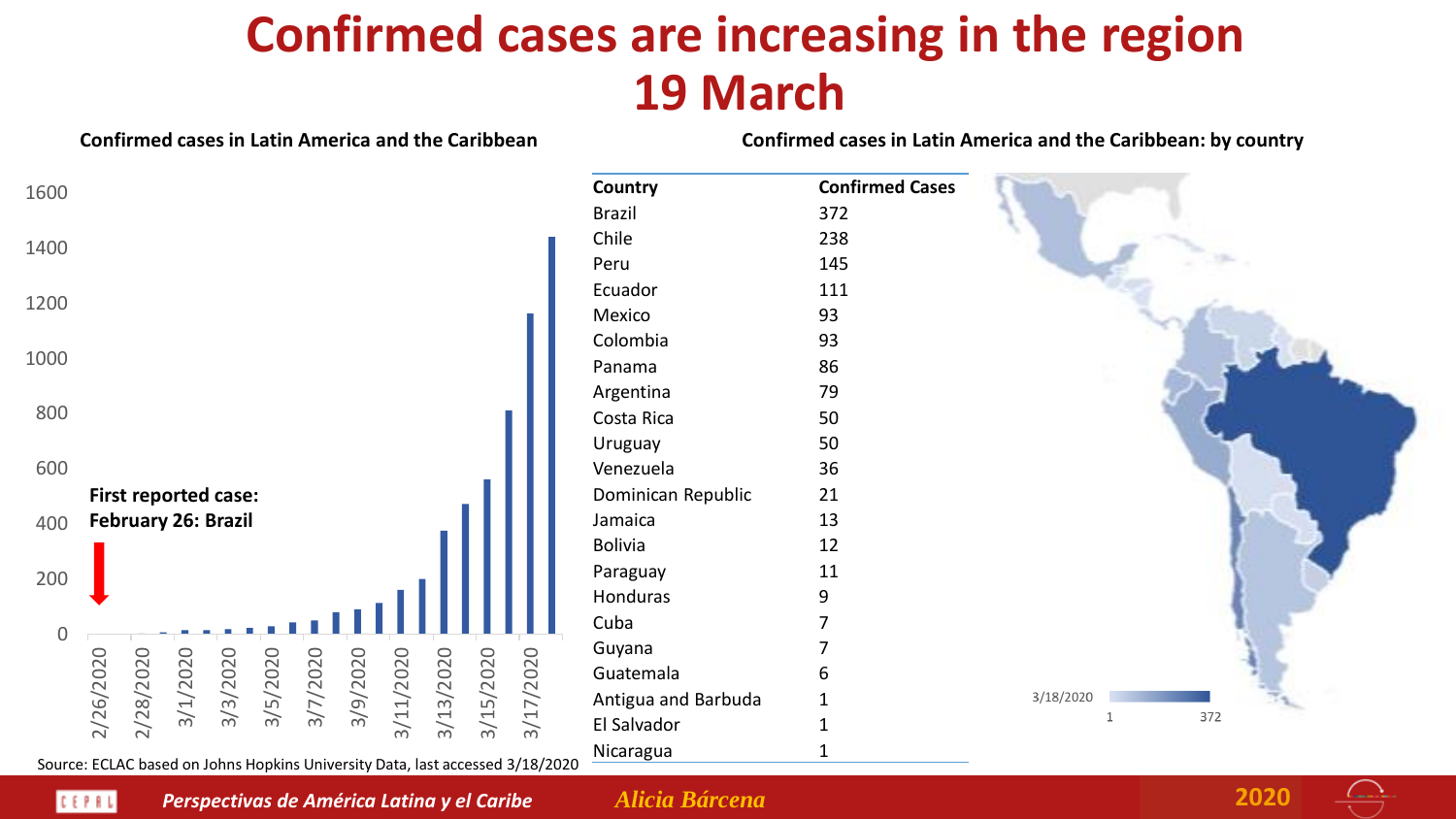### **Countries are taking measures to prevent and treat the COVID-19**

**Measures linked to COVID-19 crisis in the region**

|                                                                           |              |  |  |  |  |  |  |  | ARG BRA PAN CHI PAR GUA ECU HON CRI PER PRI URU COL DOM BOL ELS NIC MEX VEN | <b>LAC</b>   |
|---------------------------------------------------------------------------|--------------|--|--|--|--|--|--|--|-----------------------------------------------------------------------------|--------------|
| <b>Movements across and within countries</b>                              |              |  |  |  |  |  |  |  |                                                                             |              |
| Restrictions or prohibition on the entry of foreign travellers            |              |  |  |  |  |  |  |  |                                                                             | 12           |
| Border closures and controls                                              |              |  |  |  |  |  |  |  |                                                                             |              |
| Border controls                                                           | ✔            |  |  |  |  |  |  |  |                                                                             | 12           |
| <b>Health</b>                                                             |              |  |  |  |  |  |  |  |                                                                             |              |
| Health emergency                                                          |              |  |  |  |  |  |  |  |                                                                             | <b>16</b>    |
| Mandatory coverage                                                        |              |  |  |  |  |  |  |  |                                                                             |              |
| Mandatory quarantine for foreign travellers, confirmed or suspected cases |              |  |  |  |  |  |  |  |                                                                             | 16           |
| Labor                                                                     |              |  |  |  |  |  |  |  |                                                                             |              |
| Sickness pay                                                              |              |  |  |  |  |  |  |  |                                                                             | $\mathbf{1}$ |
| Mandatory work leave                                                      |              |  |  |  |  |  |  |  |                                                                             |              |
| Elective work leave                                                       | ✔            |  |  |  |  |  |  |  |                                                                             |              |
| Reduction of working hours                                                |              |  |  |  |  |  |  |  |                                                                             |              |
| <b>Economy</b>                                                            |              |  |  |  |  |  |  |  |                                                                             |              |
| Regulation of the personal hygiene and cleaning products market           | ✔            |  |  |  |  |  |  |  |                                                                             |              |
| Restriction of economic activity (including shops and shopping centres)   |              |  |  |  |  |  |  |  |                                                                             |              |
| Business grants, tax exemptions, financing                                | $\checkmark$ |  |  |  |  |  |  |  |                                                                             |              |
| <b>School and events</b>                                                  |              |  |  |  |  |  |  |  |                                                                             |              |
| Suspension of classes                                                     |              |  |  |  |  |  |  |  |                                                                             | 13           |
| Restriction or closure of public places and mass gatherings               |              |  |  |  |  |  |  |  |                                                                             | 16           |
| <b>Actions taken</b>                                                      | 11           |  |  |  |  |  |  |  |                                                                             |              |
|                                                                           |              |  |  |  |  |  |  |  |                                                                             |              |

Source: ECLAC based on Observatorio Digital

CEPRU

*Perspectivas de América Latina y el Caribe Alicia Bárcena* **2020**

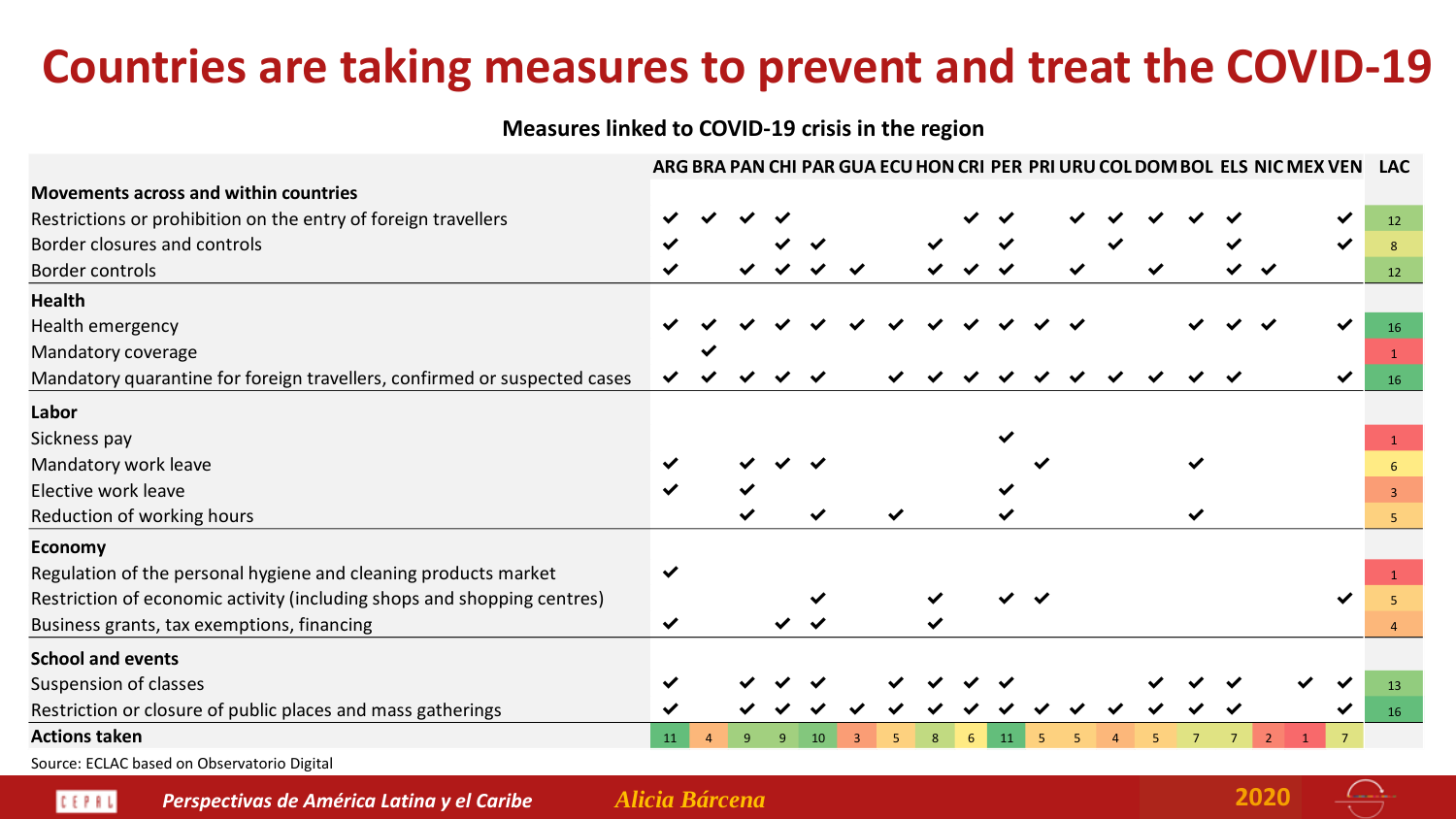# **The COVID-19 crisis could impact the LAC economy through 5 transmission channels**

| <b>Decline in economic</b><br>activity of main<br>trade partners | <b>Drop in commodity</b><br>prices | Interruption of<br>global value chains |
|------------------------------------------------------------------|------------------------------------|----------------------------------------|
|                                                                  |                                    |                                        |

**Lower demand for tourism services**

**Intensification of risk aversion and the worsening of global financial conditions**



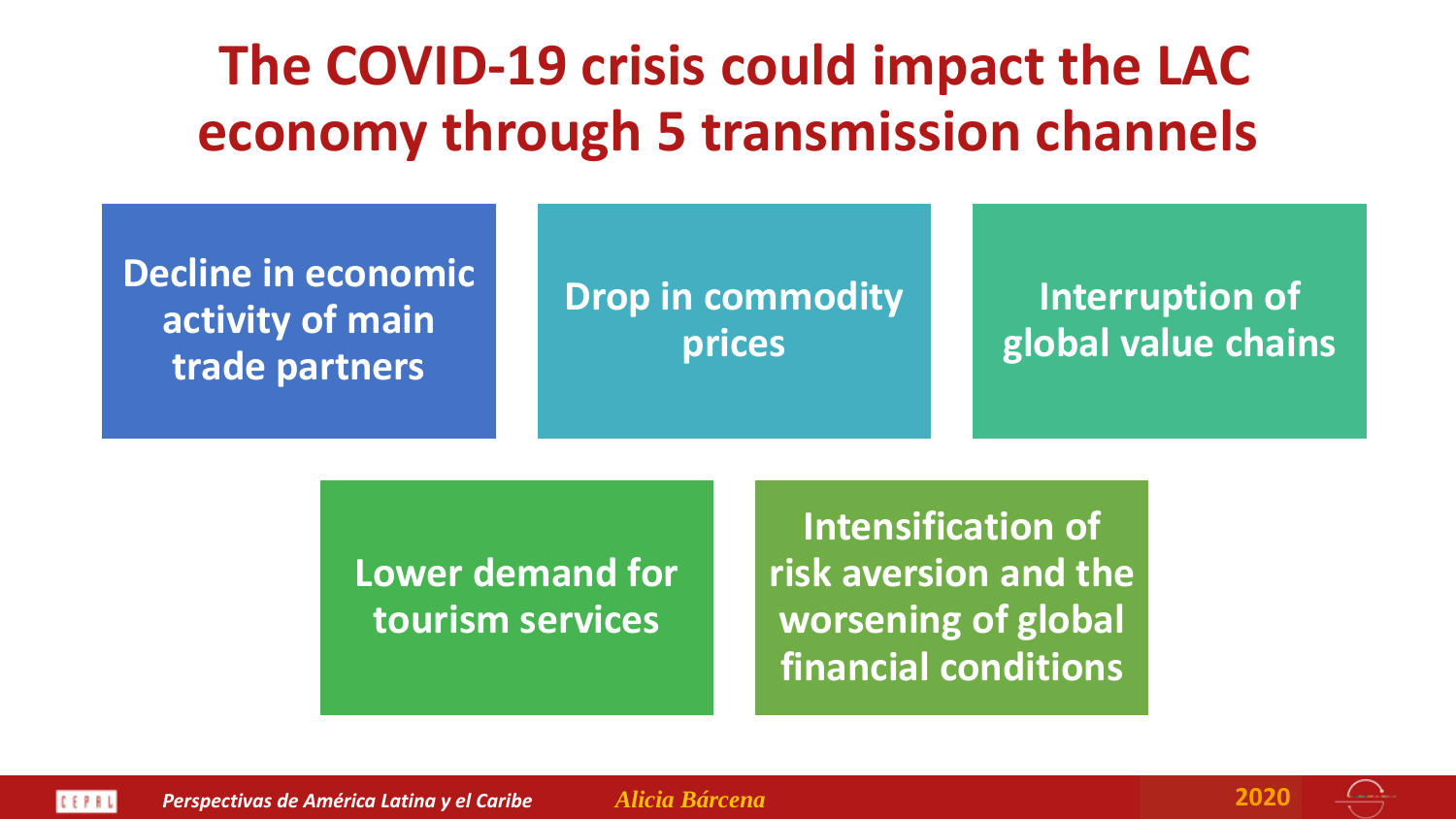## **Transmission channels in the region are key to understanding the magnitude of the crisis**

#### **1. Decline in economic activity of main trade partners**.

LAC heavily depends on exports and the global economic slowdown will reduce the volume and value of the region's exports.

**2. Drop in commodity prices**, will affect mainly South American countries that are exporters of such products.

The sharp falls in the prices of basic products and the deterioration of the terms of trade tend will have strong negative effects on income levels

Global demand contraction of trading partners of LAC, particularly China

#### **3. Interruption of global value chains.**

Sudden disruption of supply chains, beginning with Chinese suppliers and knock-on effects on European and US production, would mainly affect Mexico and Brazil, the two countries whose manufacturing sectors are the largest in the region.

**4. Lower demand for tourism services,** will affect particularly the Caribbean countries that are large providers of tourism services

Caribbean is expected to contract by 8%, 17% and 25% respectively for 2020. This result due to possible restrictions imposed on travel but also due to the self-restriction to travel by individuals

#### **5. Intensification of risk aversion and the worsening of global financial conditions.**

Higher demand for safe assets (e.g. securities from the United States have seen their rates of return down to historically low levels), lower demand for the LAC region's financial assets and significant depreciation of LAC currencies

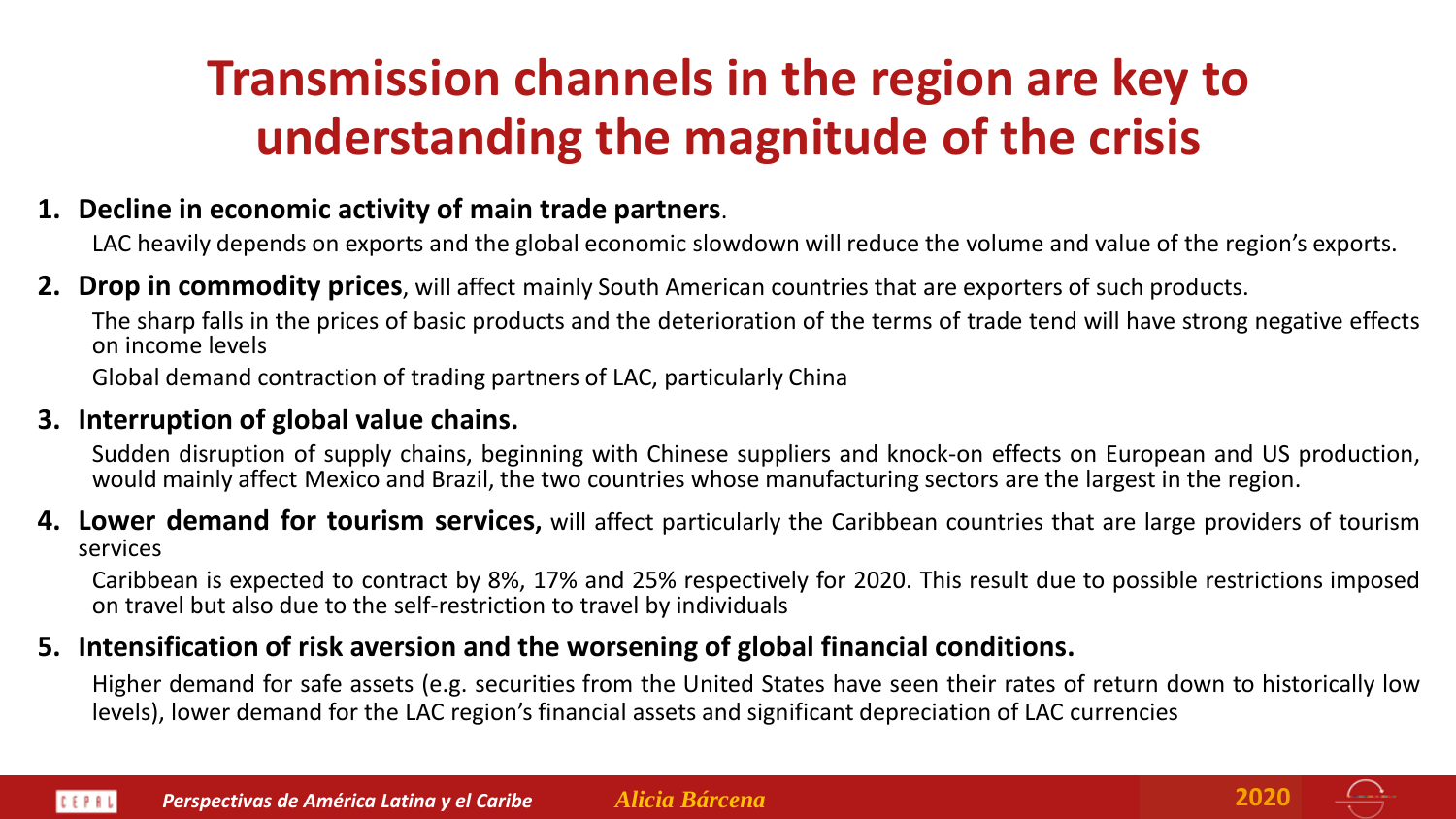### **In a conservative scenario the region will growth at -1.8% with a high downside risk as global growth weakens**

• The combined effects of these channels **will reduce economic growth and consequently the fiscal space** in most countries and jeopardize public social expenditure, which is already under stress after seven years of slow growth.

#### **Rates of growth of GDP for the world and Latin America and the Caribbean, 2019-2020<sup>1</sup>**



This projection considers only the external transmission channels of the crisis, and the effects of the economic contraction in China.

However, confirmed cases of infected people have spread to the European Union, the United States and LAC countries. Therefore, greater economic impacts for the region are expected. In that context, -1.8% should be considered as a baseline projection.

**2019** 2020 (re-estimation)

#### Source: ECLAC ESTIMATES (2020) on the basis of official data

Note<sup>1</sup>: The growth projection for Latin America and the Caribbean considers only external transmission channels of the crisis, and thus represent a conservative scenario



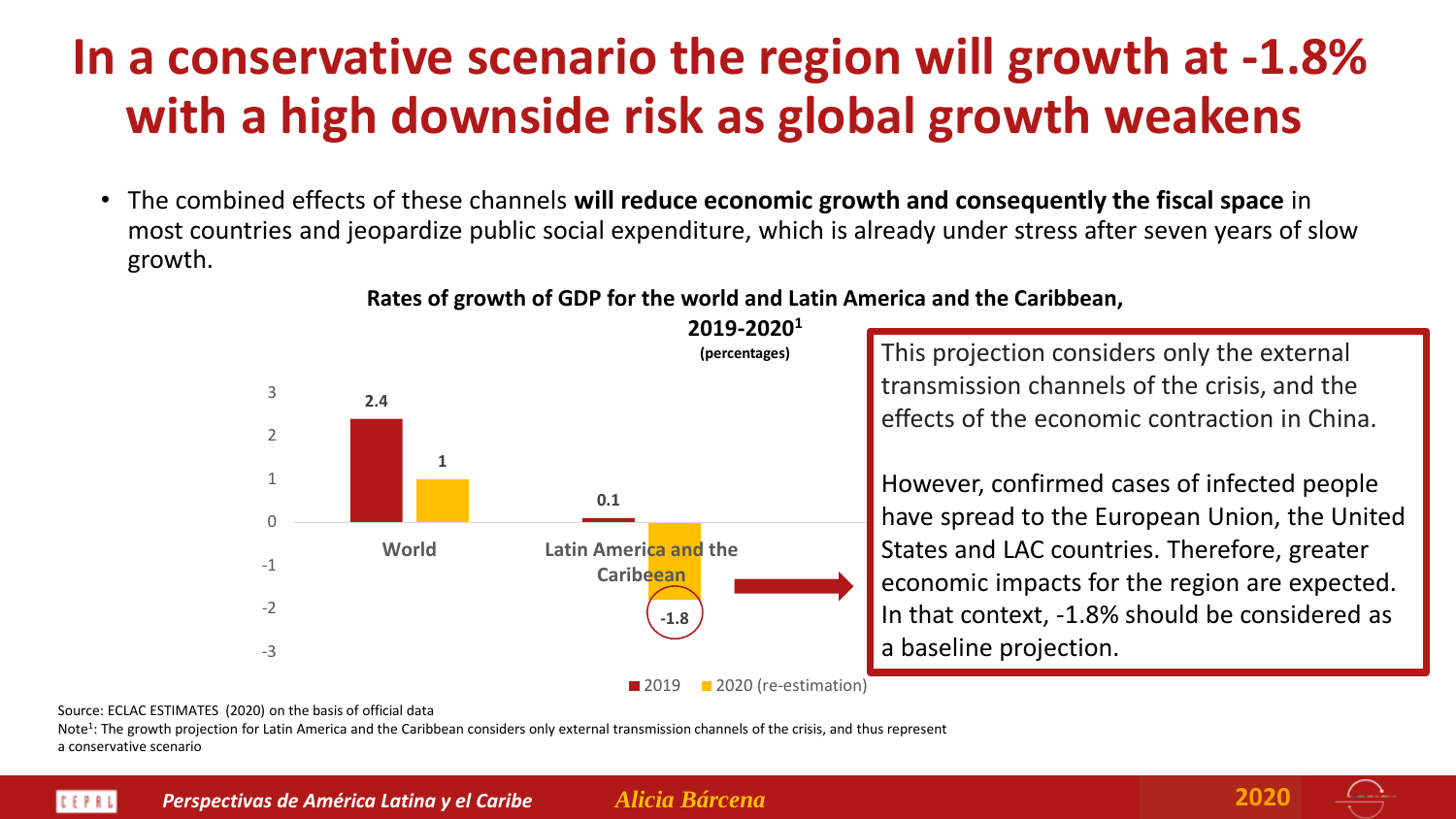### **Social protection was already weak in the region**

| <b>Policy issue</b>                                                                                             | <b>Detail</b>                                                                                                                                                                          |
|-----------------------------------------------------------------------------------------------------------------|----------------------------------------------------------------------------------------------------------------------------------------------------------------------------------------|
| High rates of informality, increasing own-account work,<br>and gaps in access to contributory social protection | Large part of the population would endure hardships if<br>affected by work restrictions                                                                                                |
| Unemployment benefits are scarce in the region                                                                  | According to the World Bank, in 2019 only in six countries<br>(Argentina, Brazil, Chile, Colombia, Ecuador and Uruguay)<br>formal workers could benefit from unemployment<br>insurance |
| Contributory social protection systems                                                                          | Systems will be financially affected by the higher demand<br>of sick leave benefits by formal workers.                                                                                 |
| Gender inequalities in the division of labor                                                                    | Women will stay at home to take care of out-of-school<br>children and sick relatives not attended in the health<br>system; families will thus lose the labor income they<br>generate.  |
| Non-contributory social protection programs                                                                     | Programs are tax financed, currently support the poorest,<br>but may need to be extended to other low-income                                                                           |

families, at risk of falling into poverty

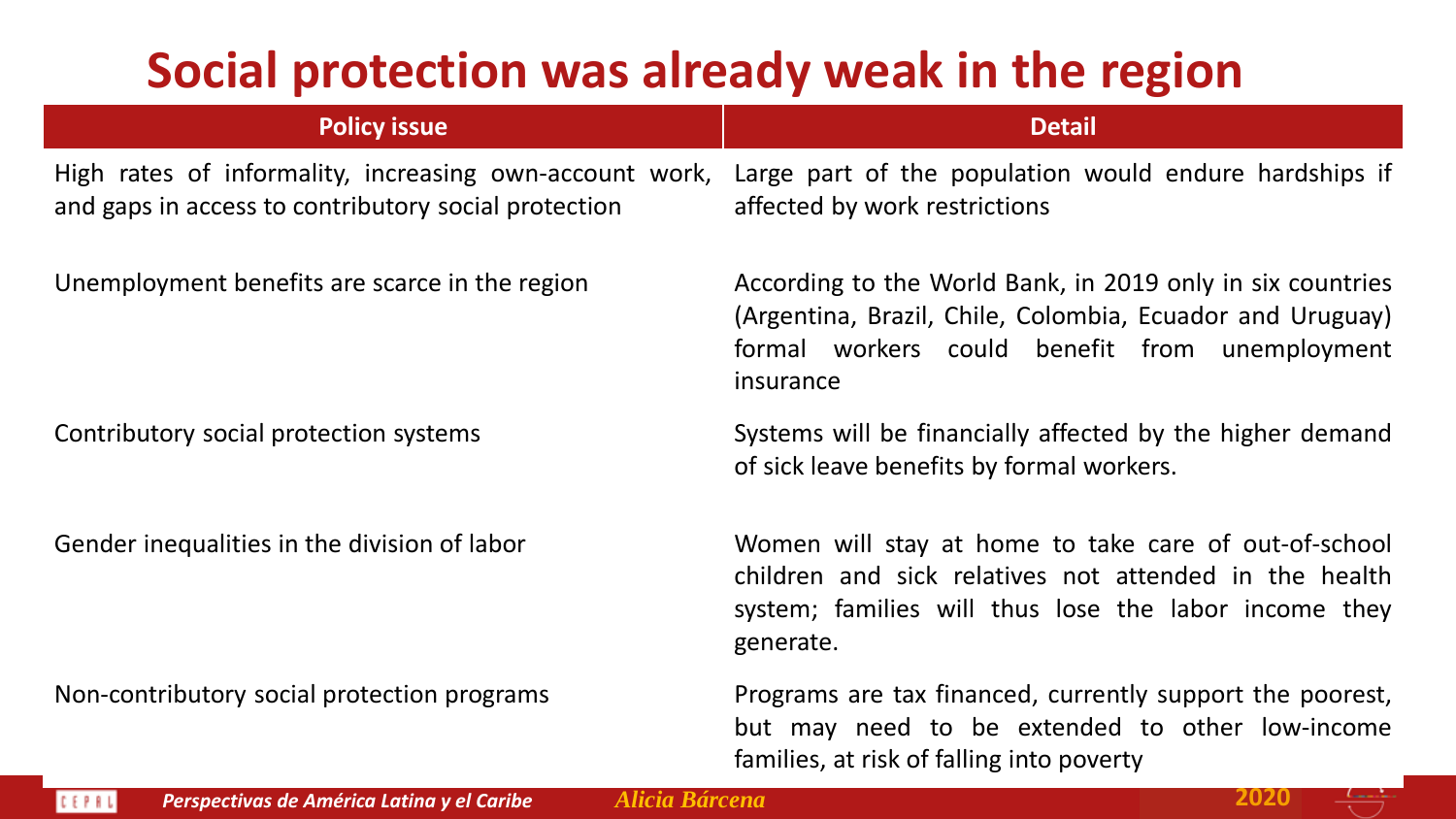## **In the -1.8% scenario, social conditions will worsen**

- Given the region's economic and social inequalities, the **impacts of low or negative growth and unemployment will disproportionally affect the poor and the vulnerable middle-income strata.**
- The crisis will likely lead to an **increase in informal employment** as a survival strategy. In LAC countries, 53.1% of workers were informal (ILO, 2016).
- Poverty in the region had increased between 2014 and 2018. With the direct and indirect effects of the COVID-19 pandemic, it is very likely that current **extreme poverty** (10.7%) **and poverty** (30.1%) **rates in Latin America will increase** further in the short term.

#### **Latin America (18 countries): Poverty and Extreme Poverty if unemployment rises by 10 percentage points, 2018-2020**



Source: ECLAC ESTIMATES (2020) on the basis of official data

Note<sup>2</sup>:Assumes a regional GDP contraction of 1.8% and an increase of unemployment by 10 percentage points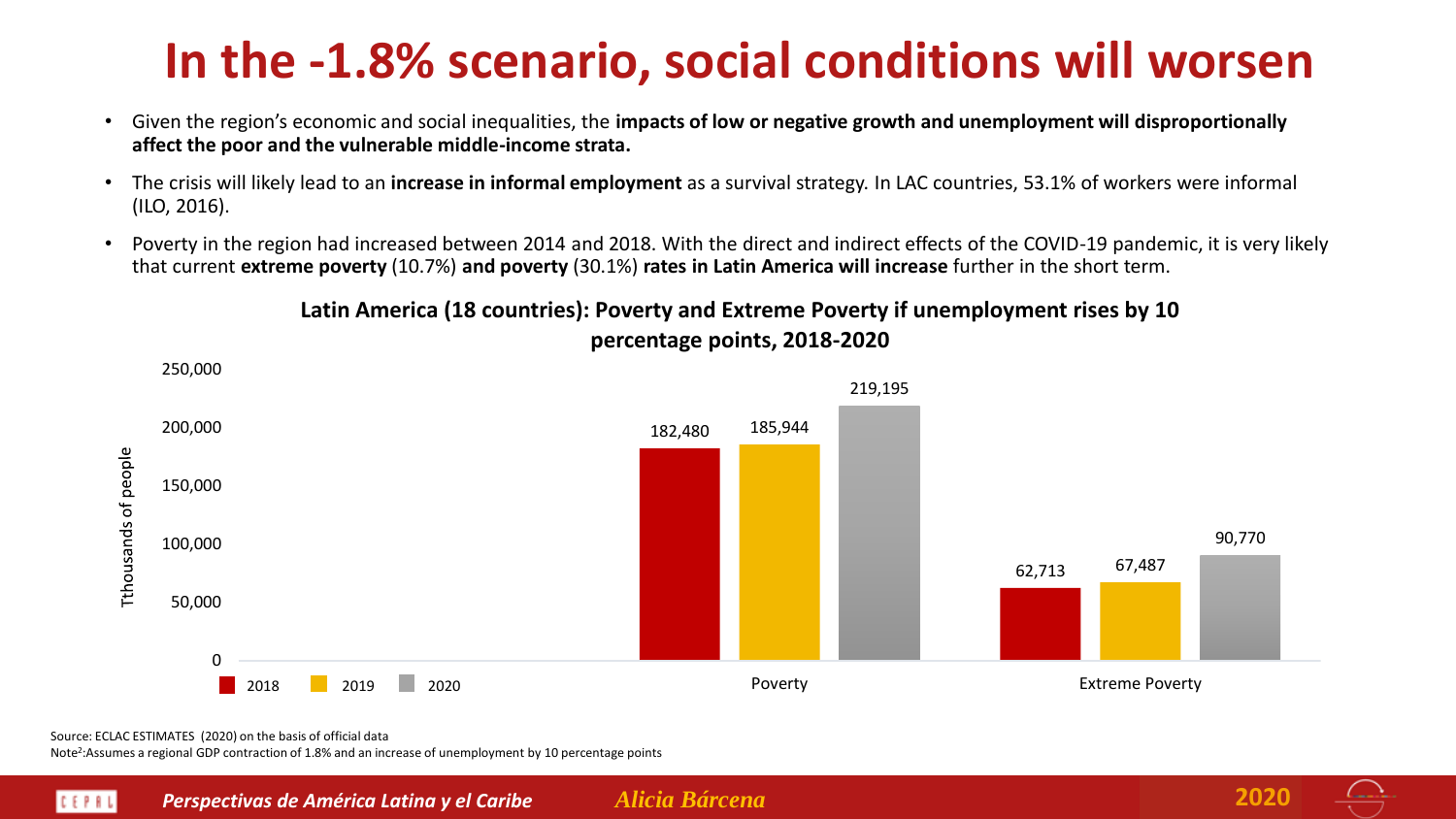## **International Trade Effects**





 $\overline{\mathord{\leftrightarrow}}$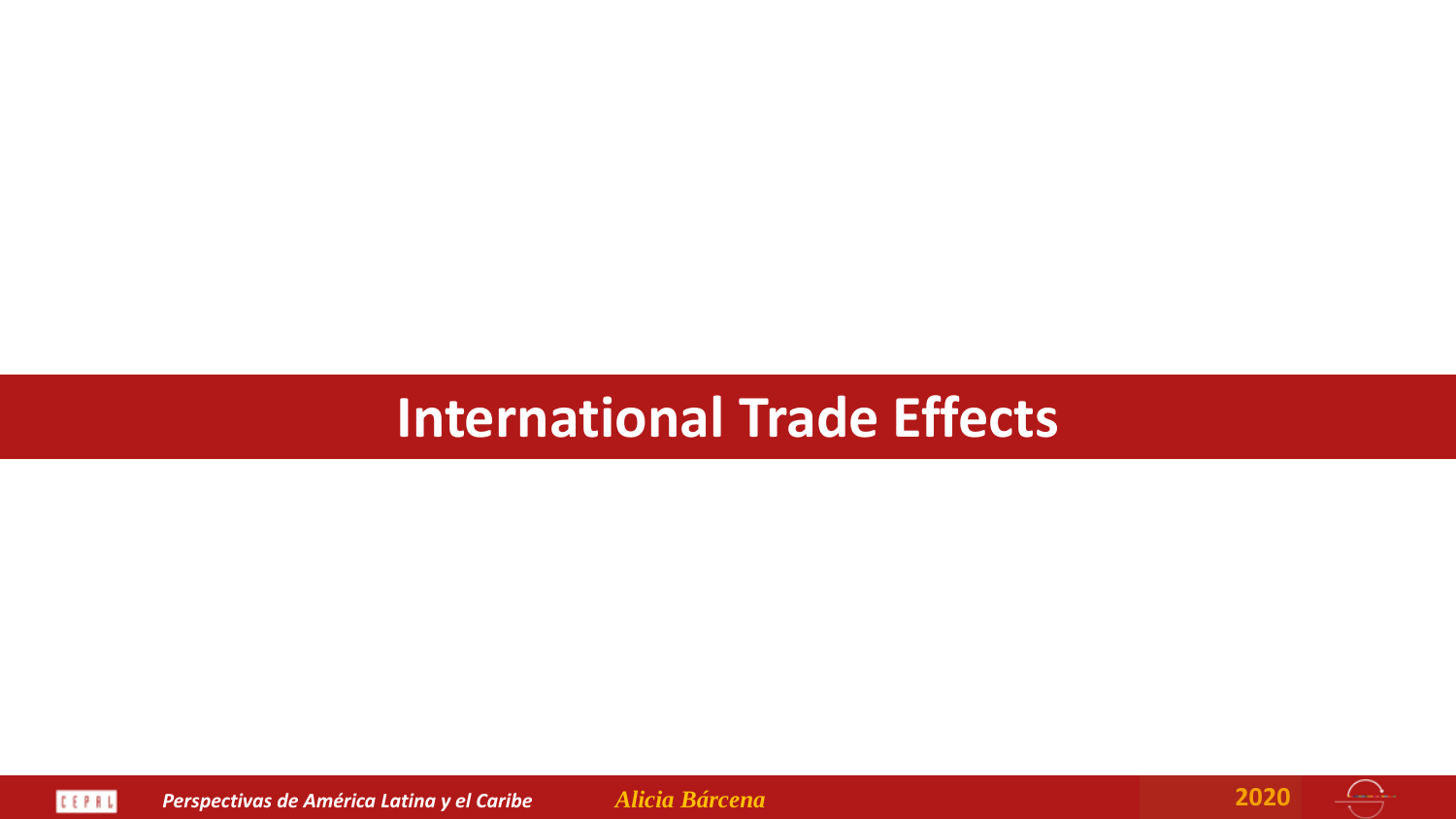#### **The overall impact on foreign trade will be determined by developments in both the regional and global economies**



**Breakdown of Latin America and the Caribbean's trade in goods by partner, 2018**

• South American countries are highly exposed to developments in China, while Mexico, Central American countries, and the Caribbean are sensitive to conditions in the US market.



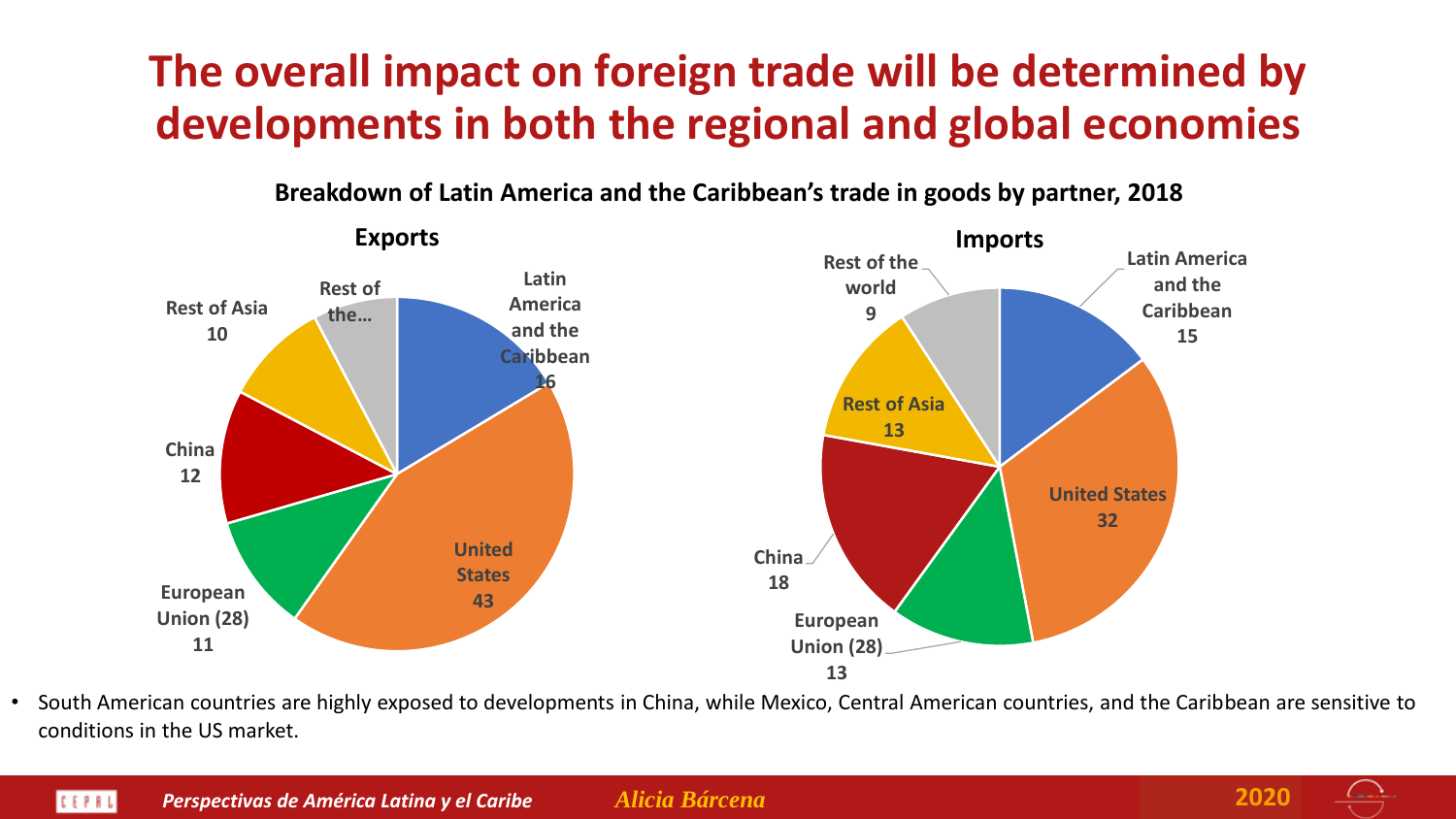#### **In 2020, the value of the region's exports is expected to fall between 4.6% and 10.7%, mainly due to lower prices**

**Latin America and the Caribbean: COVID-19 effects on exports of goods by subregions and main countries, 2020 forecast**

| <b>Region/Subregion/country</b>         |               | <b>Base scenario</b> <sup>a</sup> |        | <b>Extreme scenario</b> |              |         |  |  |
|-----------------------------------------|---------------|-----------------------------------|--------|-------------------------|--------------|---------|--|--|
|                                         | <b>Volume</b> | <b>Price</b>                      | Value  | Volume                  | <b>Price</b> | Value   |  |  |
| <b>Latin American and the Caribbean</b> | $-1.0$        | $-3.6$                            | $-4.6$ | $-2.5$                  | $-8.2$       | $-10.7$ |  |  |
| Oil exporters                           | $-0.8$        | $-6.0$                            | $-6.7$ | $-1.8$                  | $-14.1$      | $-15.9$ |  |  |
| <b>Mining exporters</b>                 | $-1.5$        | $-4.5$                            | $-6.0$ | $-3.0$                  | $-8.9$       | $-12.0$ |  |  |
| <b>Agroindustry exporters</b>           | $-1.1$        | $-1.7$                            | $-2.8$ | $-2.4$                  | $-2.5$       | $-5.0$  |  |  |
| <b>South America</b>                    | $-1.1$        | $-4.9$                            | $-6.0$ | $-2.8$                  | $-11.0$      | $-13.8$ |  |  |
| <b>Brazil</b>                           | $-1.0$        | $-3.1$                            | $-4.1$ | $-3.7$                  | $-7.5$       | $-11.2$ |  |  |
| <b>Mexico</b>                           | $-1.0$        | $-2.3$                            | $-3.3$ | $-2.2$                  | $-5.2$       | $-7.4$  |  |  |
| <b>Central America</b>                  | $-0.5$        | $-1.0$                            | $-1.6$ | $-1.3$                  | $-2.7$       | $-4.0$  |  |  |
| <b>Caribbean countries</b>              | $-0.4$        | $-3.3$                            | $-3.8$ | $-2.0$                  | $-7.2$       | $-9.3$  |  |  |

(*Percentage changes*)

#### Source: ECLAC

<sup>a</sup>Assumes the following growth rates for 2020: 2.4% (world), 1.9% (USA), 0.5% (Japan), 1.0% (UK), 0% (EU-27), 4.9% (China), and -1.0% (Latin America and the Caribbean), plus a 7% average reduction in the region's primary product export basket.

bAssumes the following growth rates for 2020: 1.0% (world), 1.0% (USA), 0.3% (Japan), 0.5% (UK), -0.2% (EU-27), 3.0% (China), and -1.8% (Latin America and the Caribbean), plus a 16% average reduction in the region's primary product export basket.



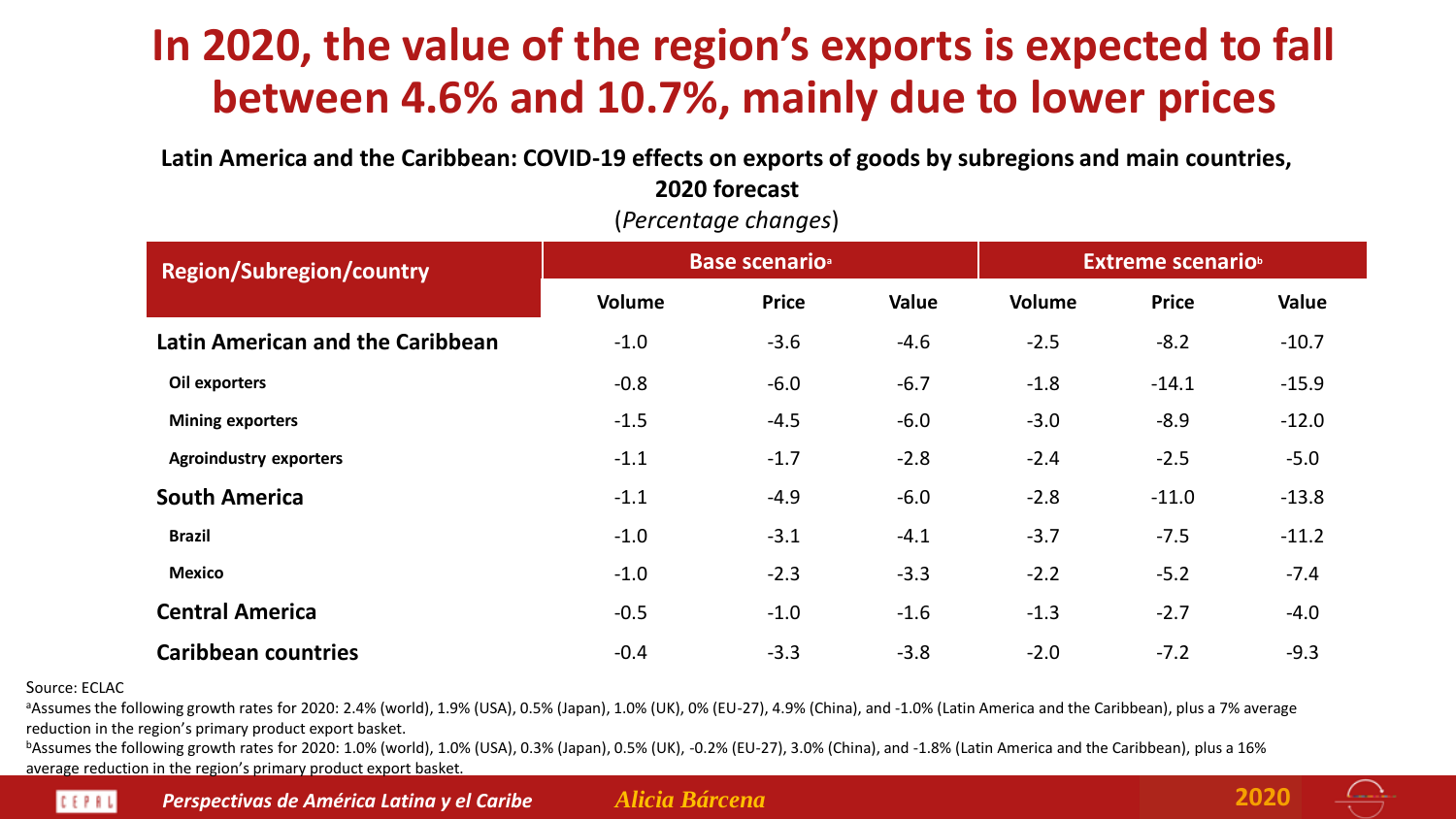#### **Regional exports to China are expected to fall the most in 2020, mostly affecting Argentina, Brazil Chile, and Peru**

**Latin America and the Caribbean: COVID-19 effects on exports of goods to the world and selected partners, 2020 forecast**

*(Percentage changes)*

| <b>Destination</b>                 | <b>Base scenario</b> | <b>Extreme</b><br>scenario | <b>Most affected sectors and countries</b>                                                                    |
|------------------------------------|----------------------|----------------------------|---------------------------------------------------------------------------------------------------------------|
| World                              | $-4.6$               | $-10.7$                    |                                                                                                               |
| China                              | $-8.7$               | $-21.7$                    | Agricultural products (Argentina, Brazil);<br>Mining (Chile y Perú)                                           |
| <b>United States</b>               | $-3.1$               | $-7.1$                     | Manufactures (Mexico, Costa Rica)                                                                             |
| European Union                     | $-5.0$               | $-8.9$                     | Mining (Chile, Colombia, Peru); Agricultural and<br>agroindustry products (Argentina, Brazil, Chile,<br>Peru) |
| Latin America and<br>the Caribbean | $-5.1$               | $-10.7$                    | Low-tech and medium-tech manufactures                                                                         |

Source: ECLAC estimates.

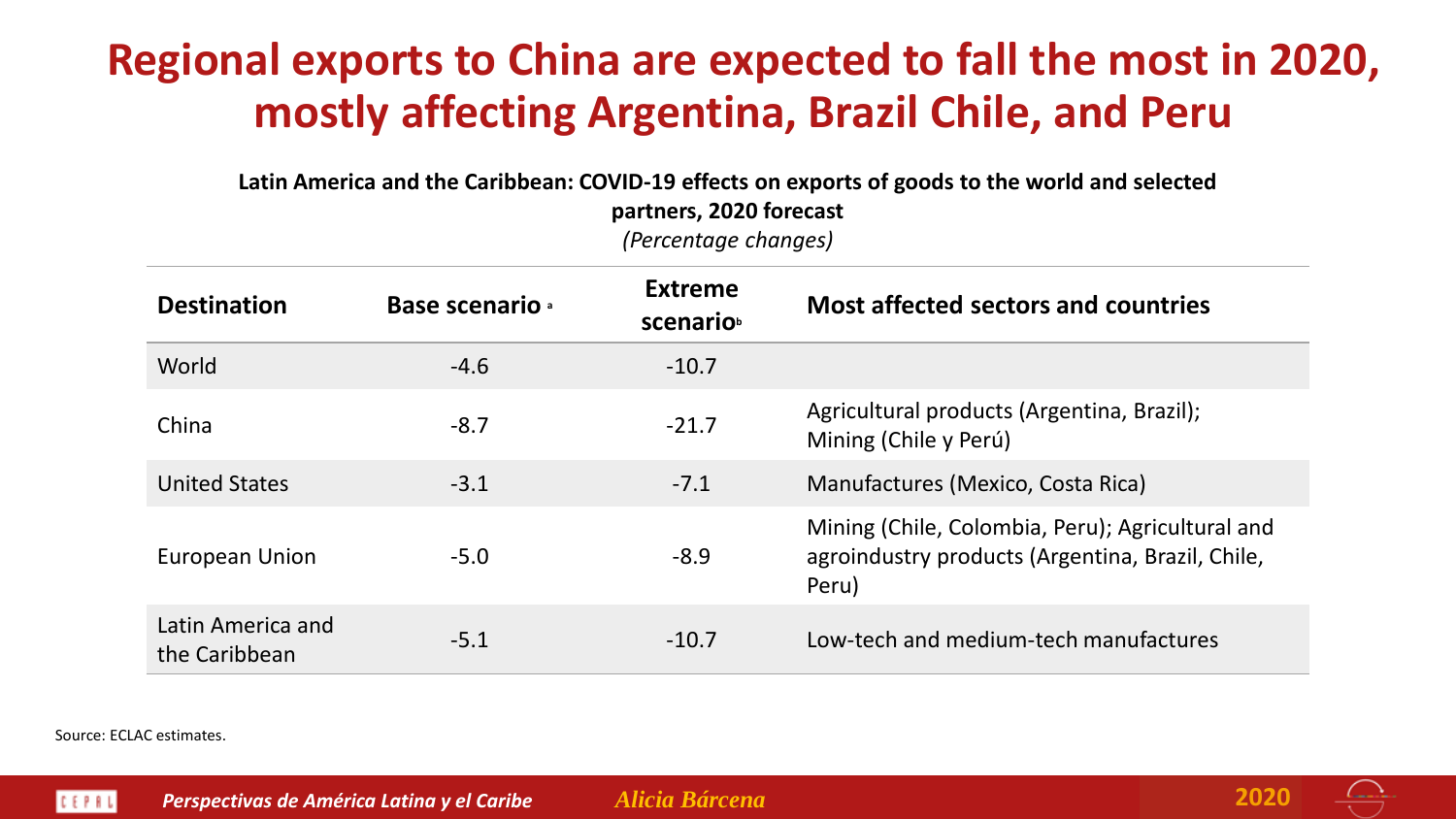### **Drastically reduced tourism receipts will have a severe impact on the Caribbean where the industry accounts for 15.5% of GDP**

**Latin America and the Caribbean: Share of tourism receipts in GDP, 2010 and 2018**

*(Percentage)*



Source: Economic Commission for Latin America and the Caribbean (ECLAC), on the basis of World Bank, World Development Indicators

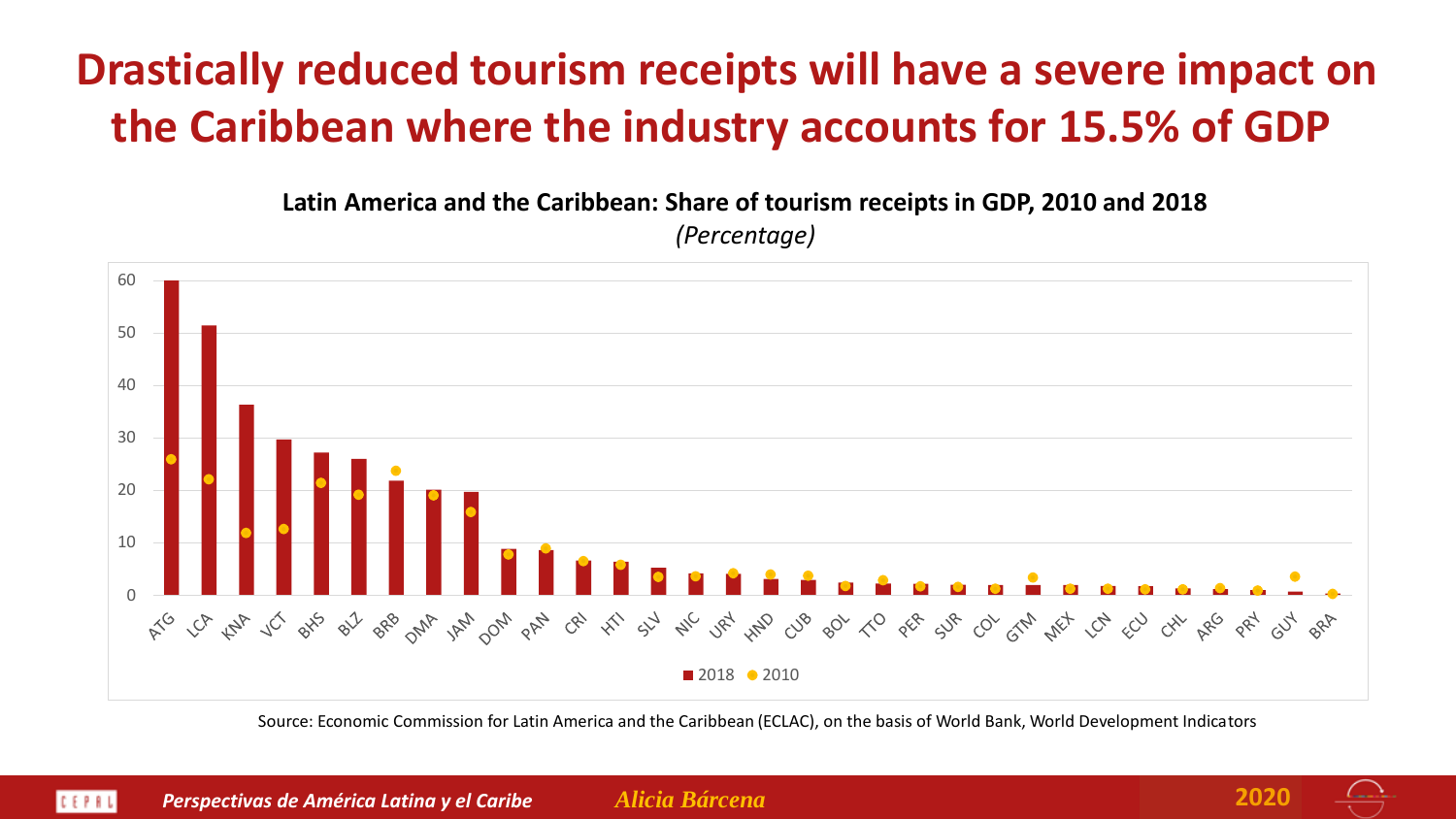# **Health and Education Systems**





 $\overrightarrow{C}$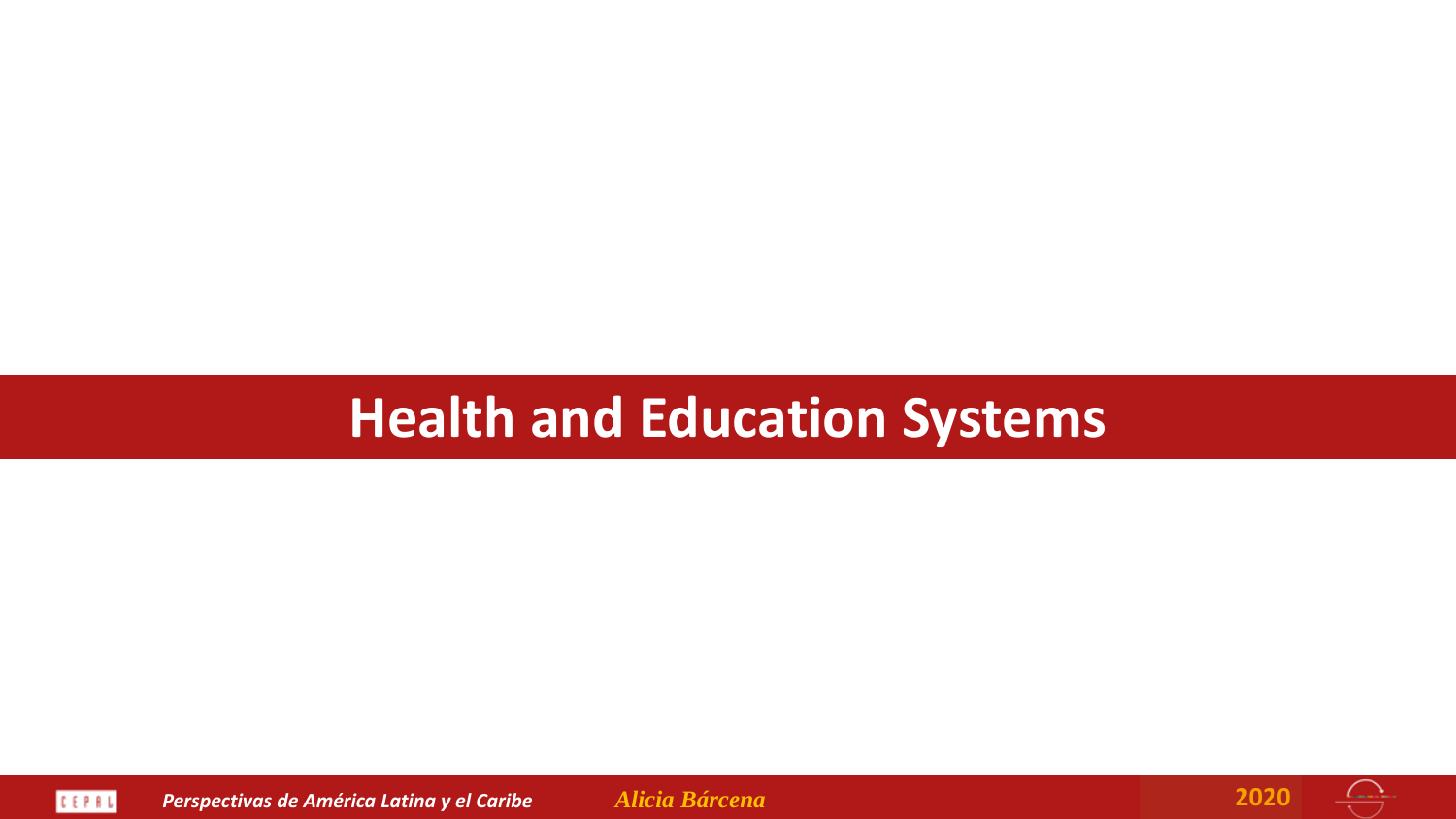#### **Weak and fragmented health systems will not ensure the universal access needed to face the COVID-19 health crisis.**

Major impacts on the **health sector** will be based on **increasing costs**, **shortages of qualified labor and medical supplies.** 

| <b>Policy issues</b>                                               | <b>Detail</b>                                                                                                                                                                                                                                                                                                                                                                               |
|--------------------------------------------------------------------|---------------------------------------------------------------------------------------------------------------------------------------------------------------------------------------------------------------------------------------------------------------------------------------------------------------------------------------------------------------------------------------------|
| Big gaps in access to health systems                               | •Participation in health insurance plans for employed persons aged 15 and above was only<br>57.3% in 2016, and among the population in the poorest income decile, coverage was only<br>34.2%.<br>•Territorial gaps to access health centers are acute in rural and remote areas.                                                                                                            |
| Dengue epidemic                                                    | •3 million people were infected (the largest recorded number in the history of the region) and<br>1,538 died because of the disease (PAHO, 2019).                                                                                                                                                                                                                                           |
| High copayments to access coronavirus testing                      | . Population affiliated to private health insurances might face financial barrier which might have<br>impacts on early detection.<br>•WHO/WDI data shows that in 2016 out-of-pocket health expenditure by households as a share<br>of total current health expenditure in Latin America and the Caribbean (37.6%) was high and<br>more than double the level in the European Union (15.7%). |
| Insufficient public health expenditure                             | •LAC countries in 2016 spent on average 612 (current international PPP) dollars per capita,<br>which represents one fifth of the 3,040 (current international PPP) dollars in the European<br>Union (WHO/WDI data).                                                                                                                                                                         |
| Death rate is expected to be lower than in developed<br>countries. | •The demographic structure of the region is quite young                                                                                                                                                                                                                                                                                                                                     |



*Perspectivas de América Latina y el Caribe Alicia Bárcena* **2020**

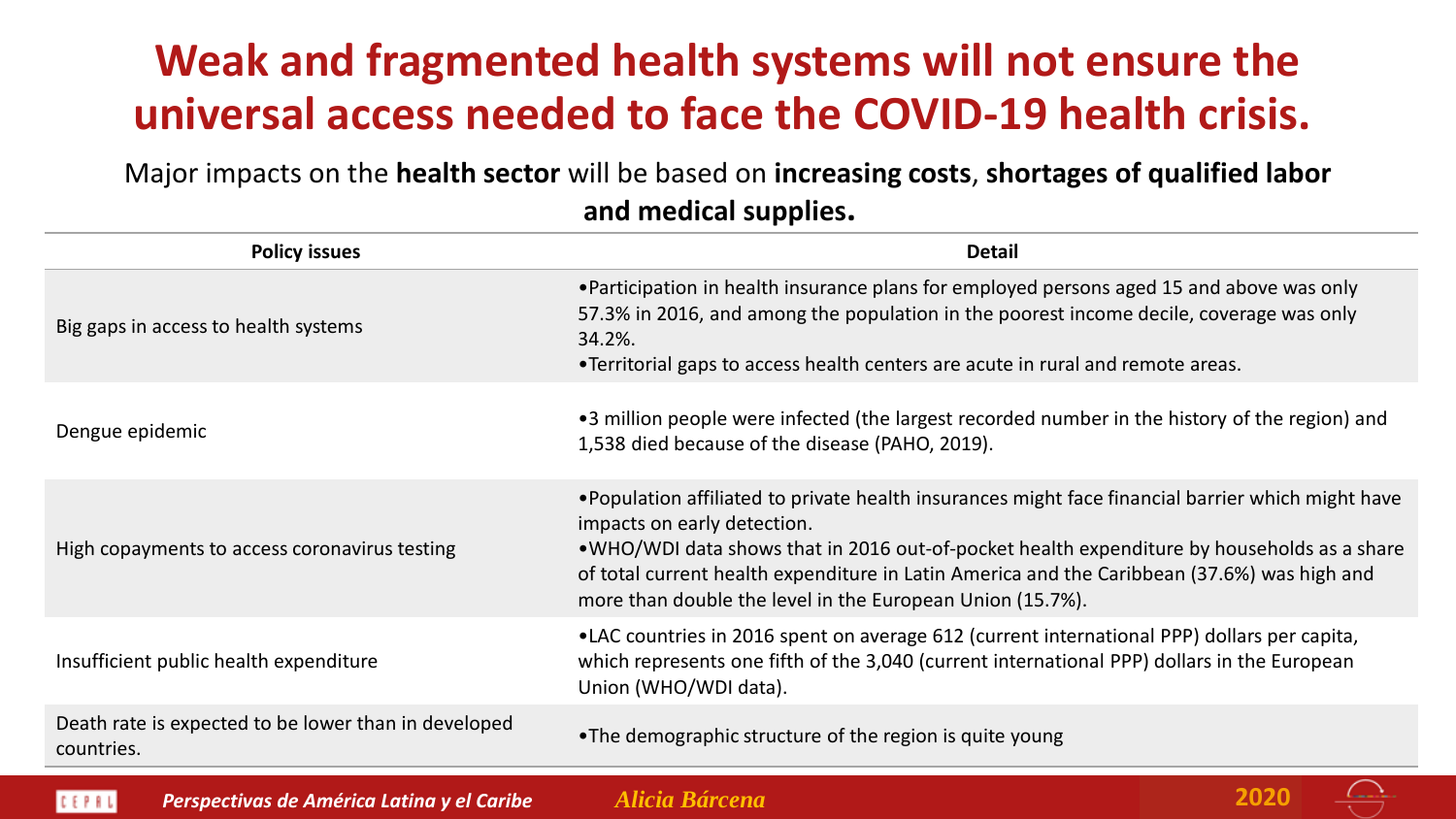#### **Classes are being suspended all over the region with consequent impacts on learning, food security and care**

| <b>Policy issues</b>     | <b>Detail</b>                                                                                                                                                                                                                                                                                                                                                                                                                          |
|--------------------------|----------------------------------------------------------------------------------------------------------------------------------------------------------------------------------------------------------------------------------------------------------------------------------------------------------------------------------------------------------------------------------------------------------------------------------------|
| <b>Class suspensions</b> | As of March 19, 2020, Argentina, Bolivia, Brazil, Chile, Colombia, Ecuador, El Salvador,<br>$\bullet$<br>Guatemala, Honduras, Panama, Paraguay, Peru and Venezuela had suspended classes at<br>all educational levels, including universities. Brazil and Uruguay have implemented<br>localized school closures.<br>School interruption could have significant impact on learning, especially for the most<br>$\bullet$<br>vulnerable. |
| <b>Food Security</b>     | • According to FAO and WFP, currently around 85 million children in the region are given<br>breakfast, a snack or lunch at school. It is thus important to ensure the continuity of school<br>feeding programmes.                                                                                                                                                                                                                      |
| Care                     | Schools care to many children, allowing parents time to work.<br>$\bullet$<br>The impact on women will be particularly strong as they often bare a greater burden of<br>$\bullet$<br>care work.                                                                                                                                                                                                                                        |

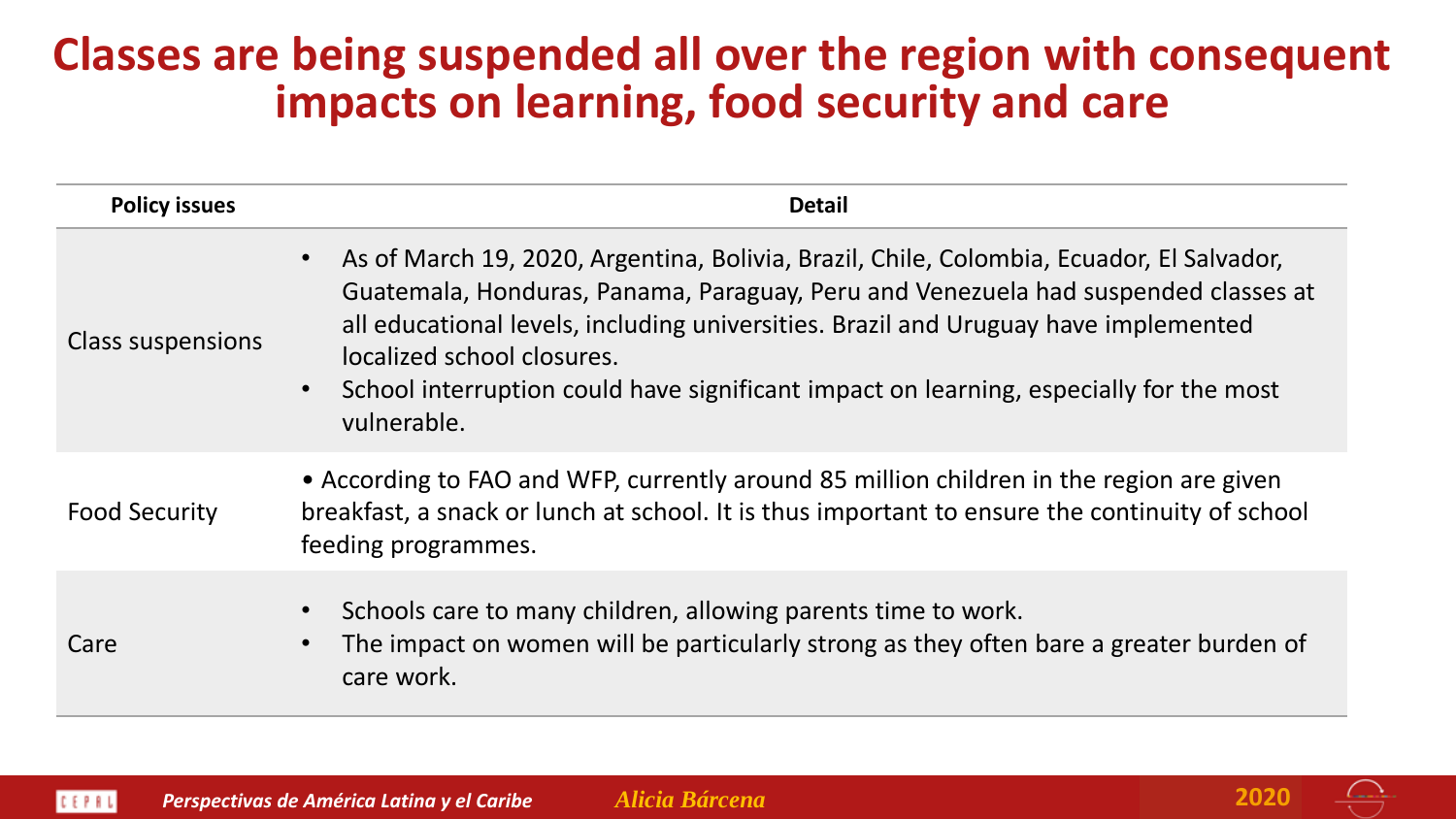





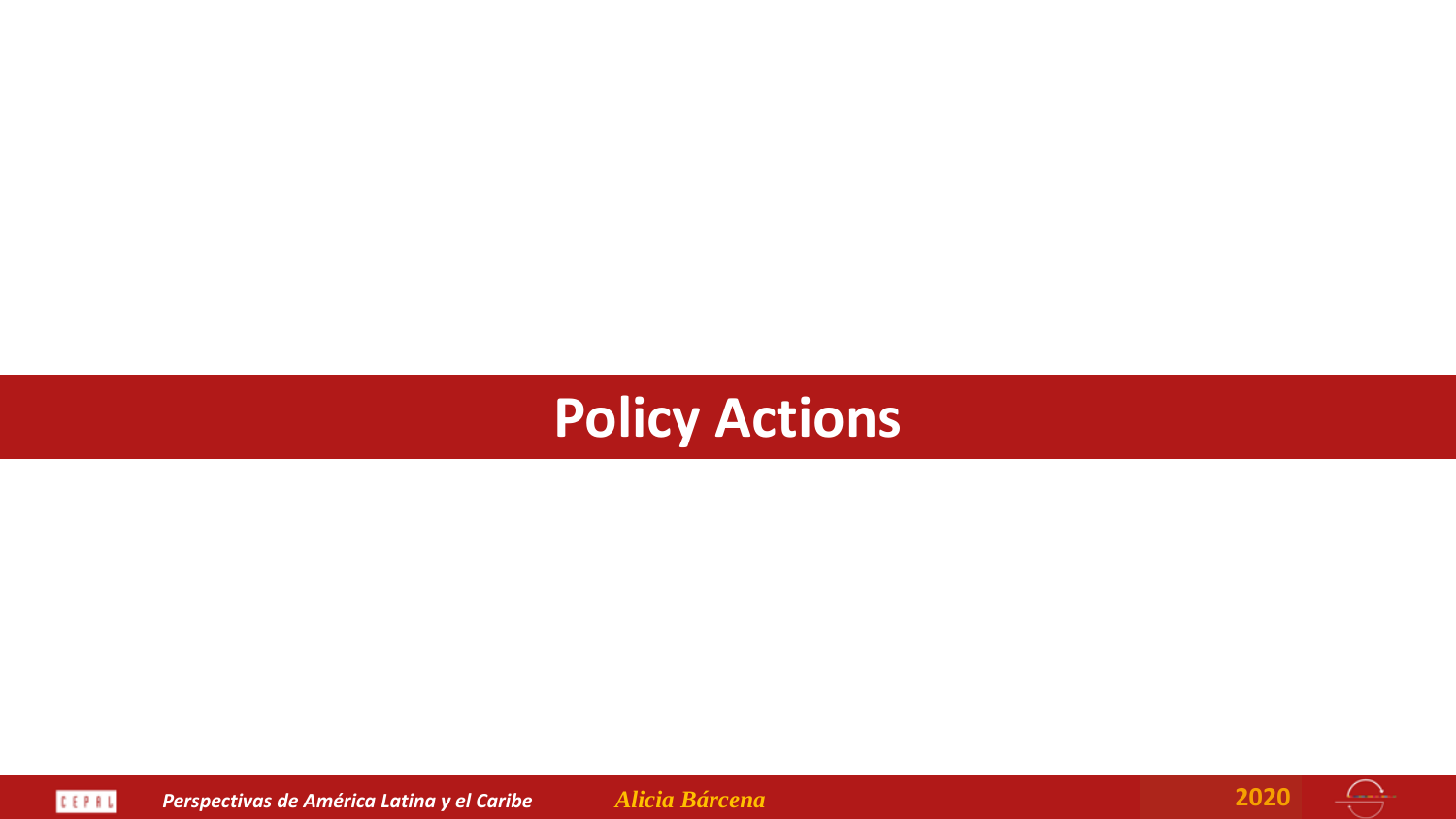#### **Four Policy Recommendations**

#### **1. Massive fiscal stimulus is necessary to support health services & protect income and jobs:**

- Ensure the uninterrupted supply of essential goods: pharmaceuticals, food, and energy
- Guarantee universal access to testing and medical care
- Bolster social protection systems to support vulnerable populations
- Expand non-contributory social protection programs such as cash transfers, expanded unemployed, underemployed and self-employed programs, zero interest credit to firms to pay wages, loan payment deferrals.
- Support workers in SMEs, low-income workers and the informal sector
- Facilitate mortgage and rent deferrals and other breaks to avoid housing crisis and business foreclosures.
- **3. Central banks need to ensure liquidity for business to guarantee the continued functioning and health of the financial system**
- **2. Multilateral organizations to consider lending at low interest, debt relief and deferral to open fiscal space**
- **3. Developed and developing countries have different means to face this unprecedented crisis, which has the potential to deepen international inequalities.**
- **4. International cooperation and multilateral organizations should design new technical and financial instruments to support countries that are confronted with fiscal pressure**